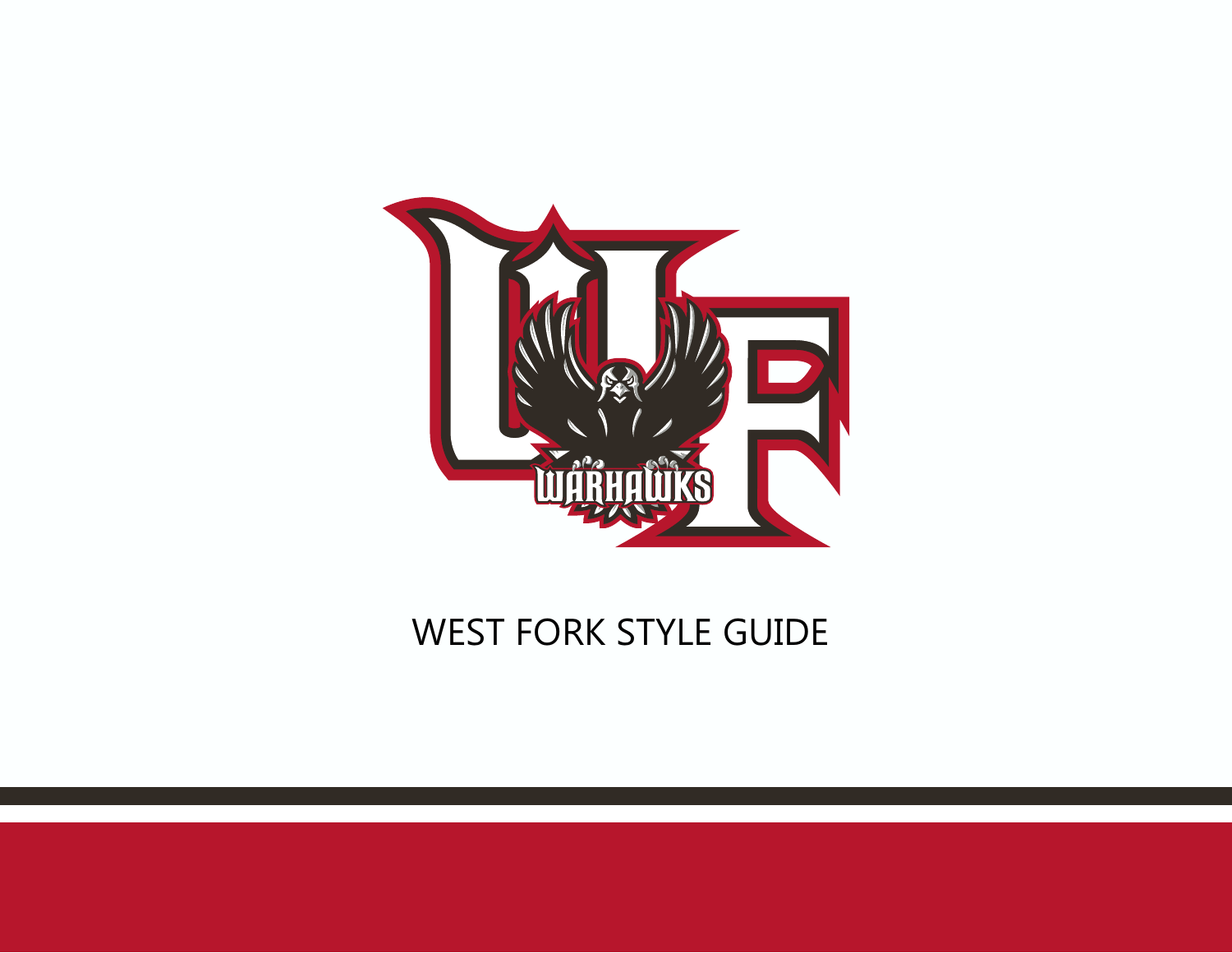

### *INTRODUCTION*

page 3



### *LOGO USE*

pages 4-7



### *COLOR SPECIFICATIONS*

page 8-10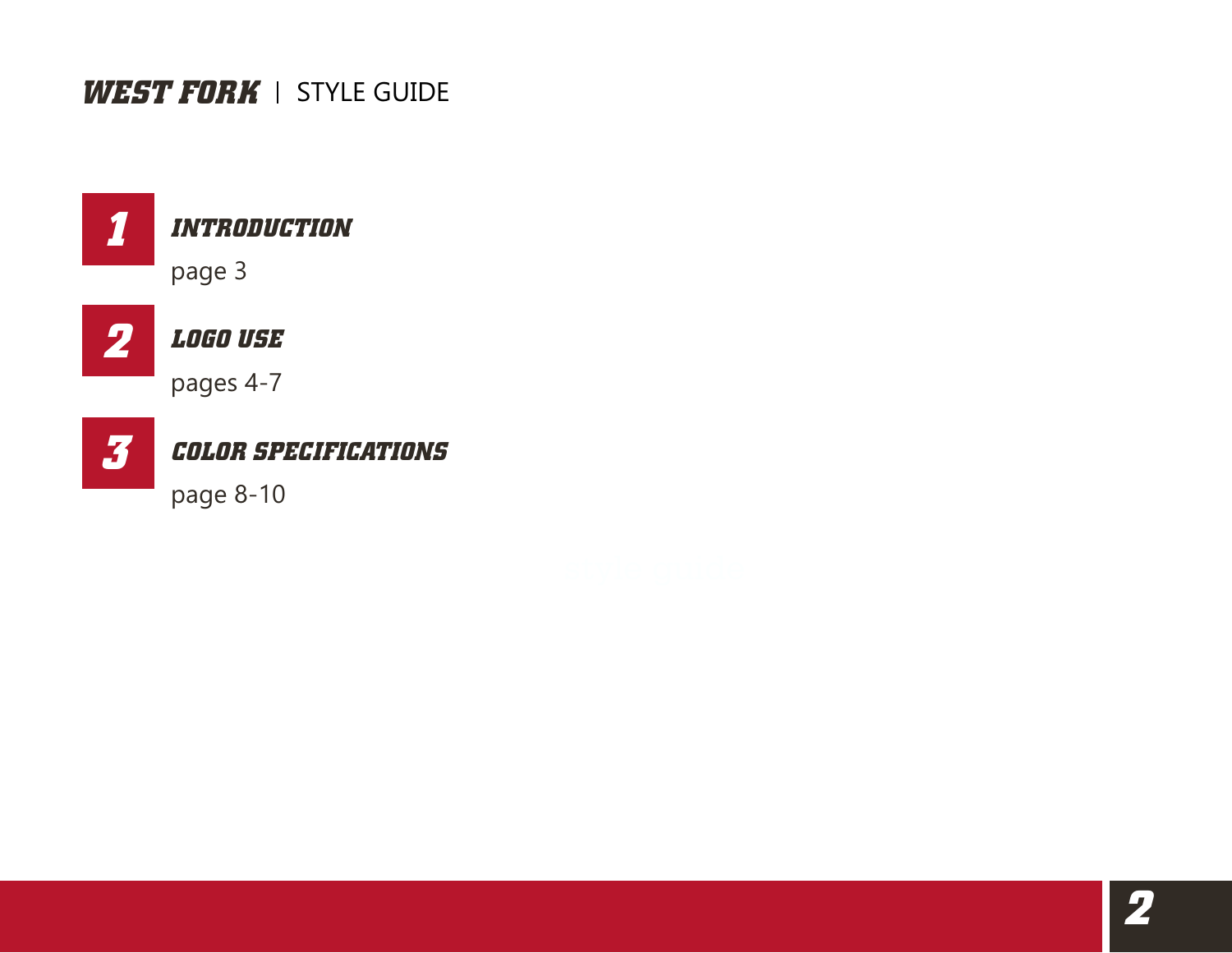# *1 INTRODUCTION*

### *USING THE STYLE GUIDE*

It all starts here. Your school needs a consistent and uniform look and feel. Your West Fork Style Guide is a document that contains vector formatted artwork of your official school logo, secondary logos and word marks, along with your official school Pantone® colors and fonts. This document is meant to be shared with sign makers, t-shirt printers, media, other schools and anyone else who may need to reproduce your logo. You work hard to build your reputation and culture and your Style Guide from SportsGraphics allows you to be confident that it is being represented correctly.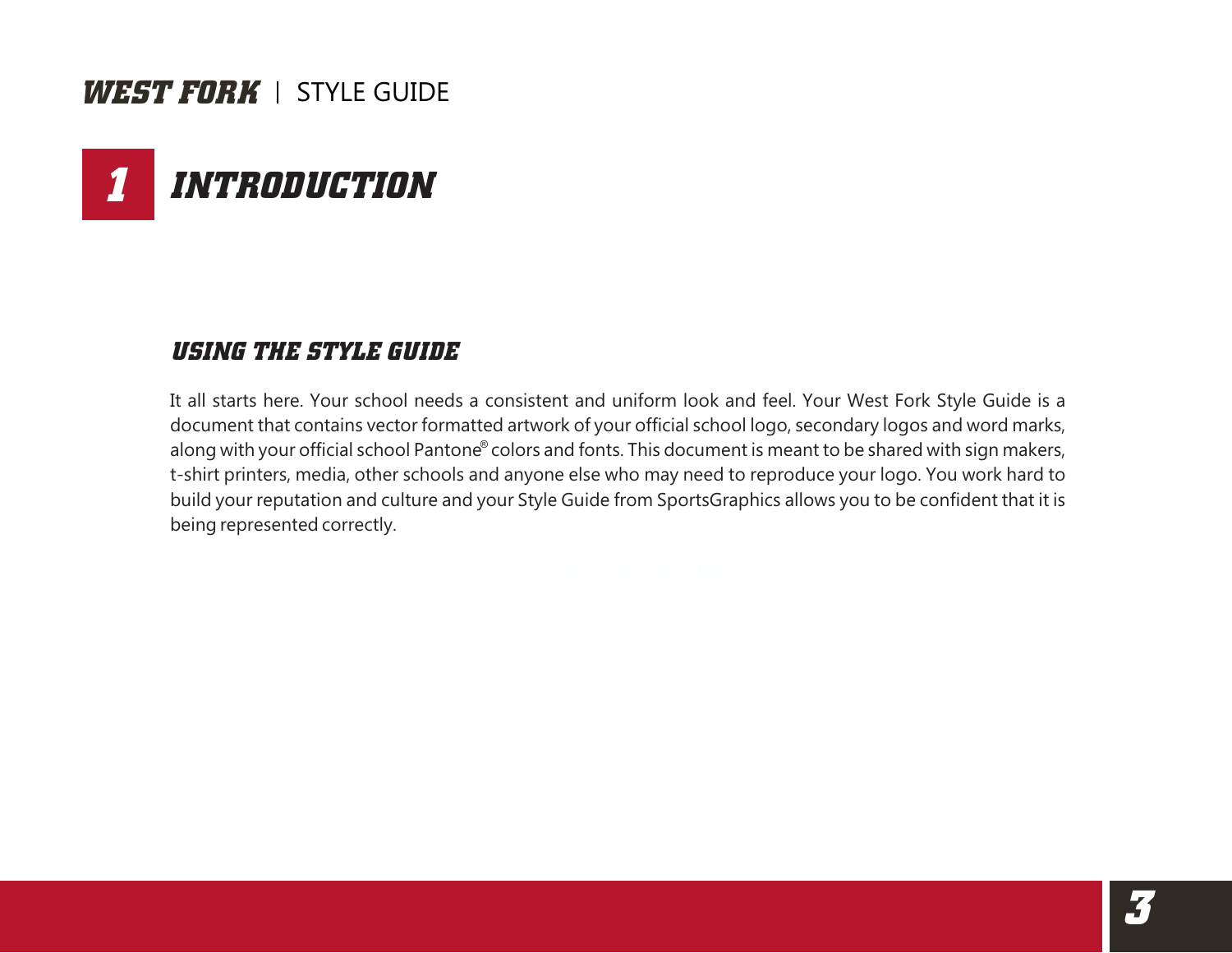

- 2.1 Expectations & Standards
- 2.2 Logos & Marks
- 2.3 Logo Colors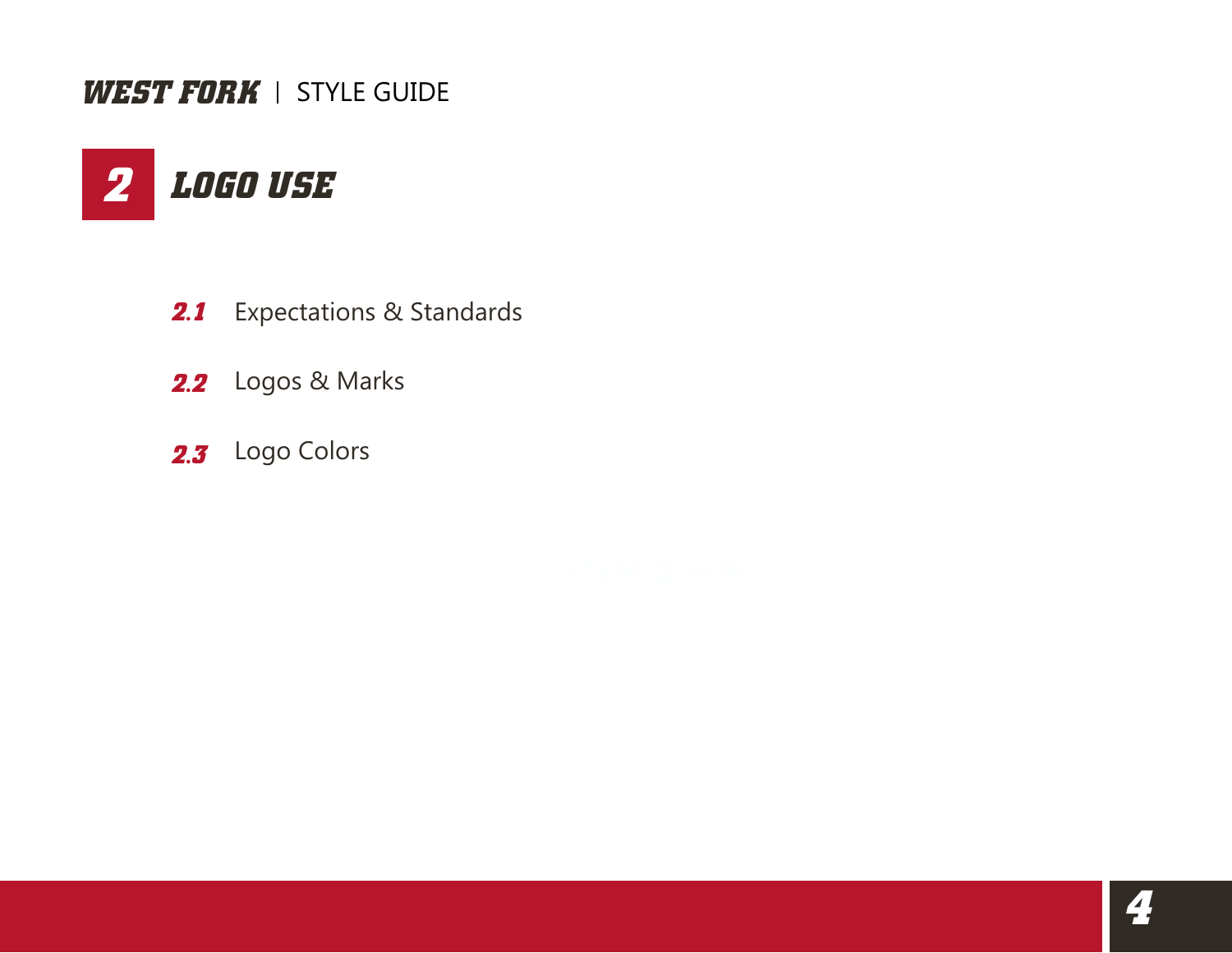#### *2 LOGO USE*

Expectations & Standards *2.1*

Constant and consistent use of the West Fork logos ensure brand awareness and positive school spirit. It is imperative that everyone associated with the West Fork Community School District does their part to follow and incorporate the official West Fork logos into all visual elements. Examples include, but are not limited to:

- Wall graphics, banners and wall padding

- Print and digital advertising
- Athletic uniforms and apparel
- Websites
- Letterhead, envelopes and business cards
- Direct mail
- Email Signatures

Outside vendors must be held to high standards and must be required to follow the guidelines laid out in this guide. Anyone found not abiding by these standards should be reported to the West Fork Community School District.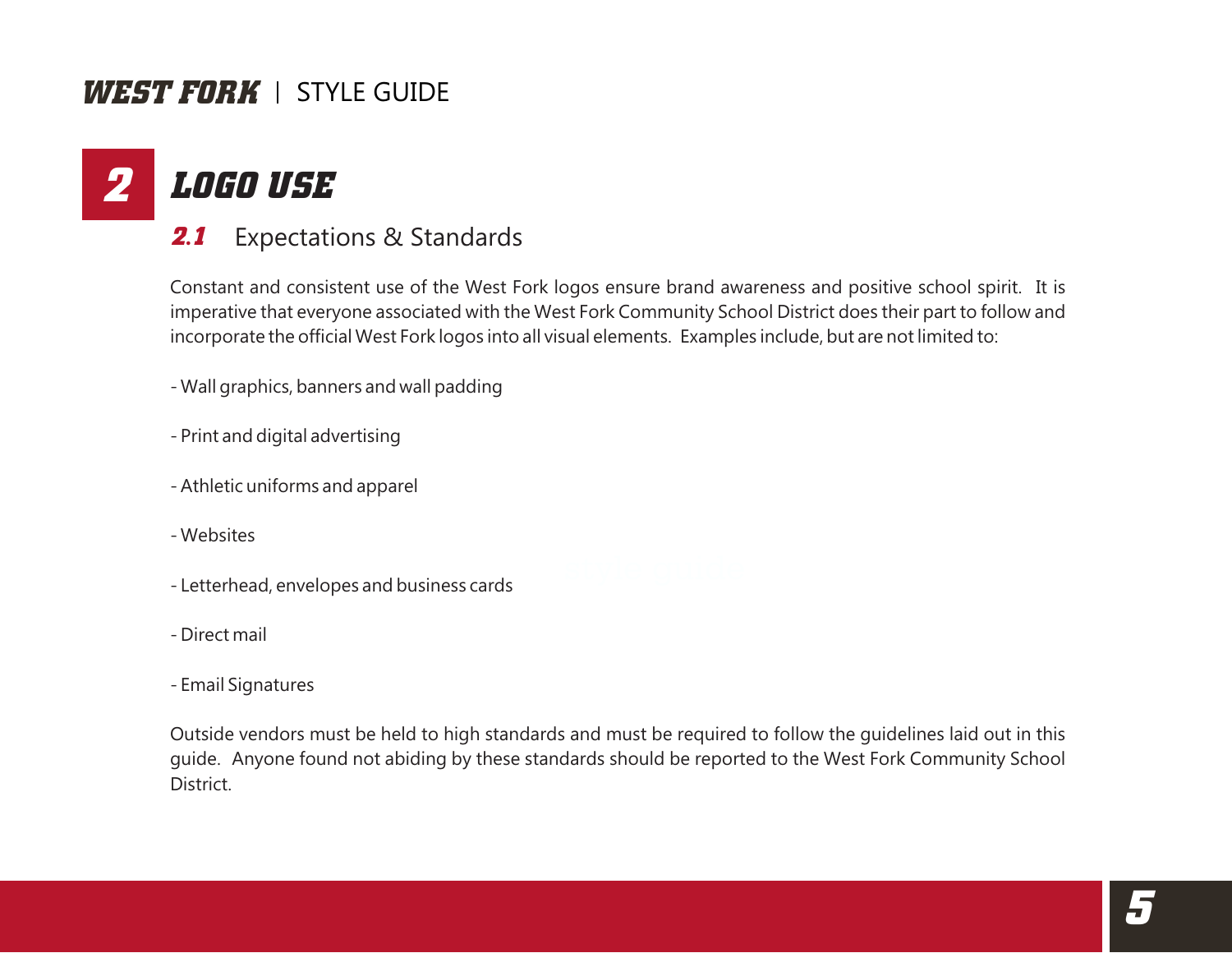

Logos & Marks *2.2*

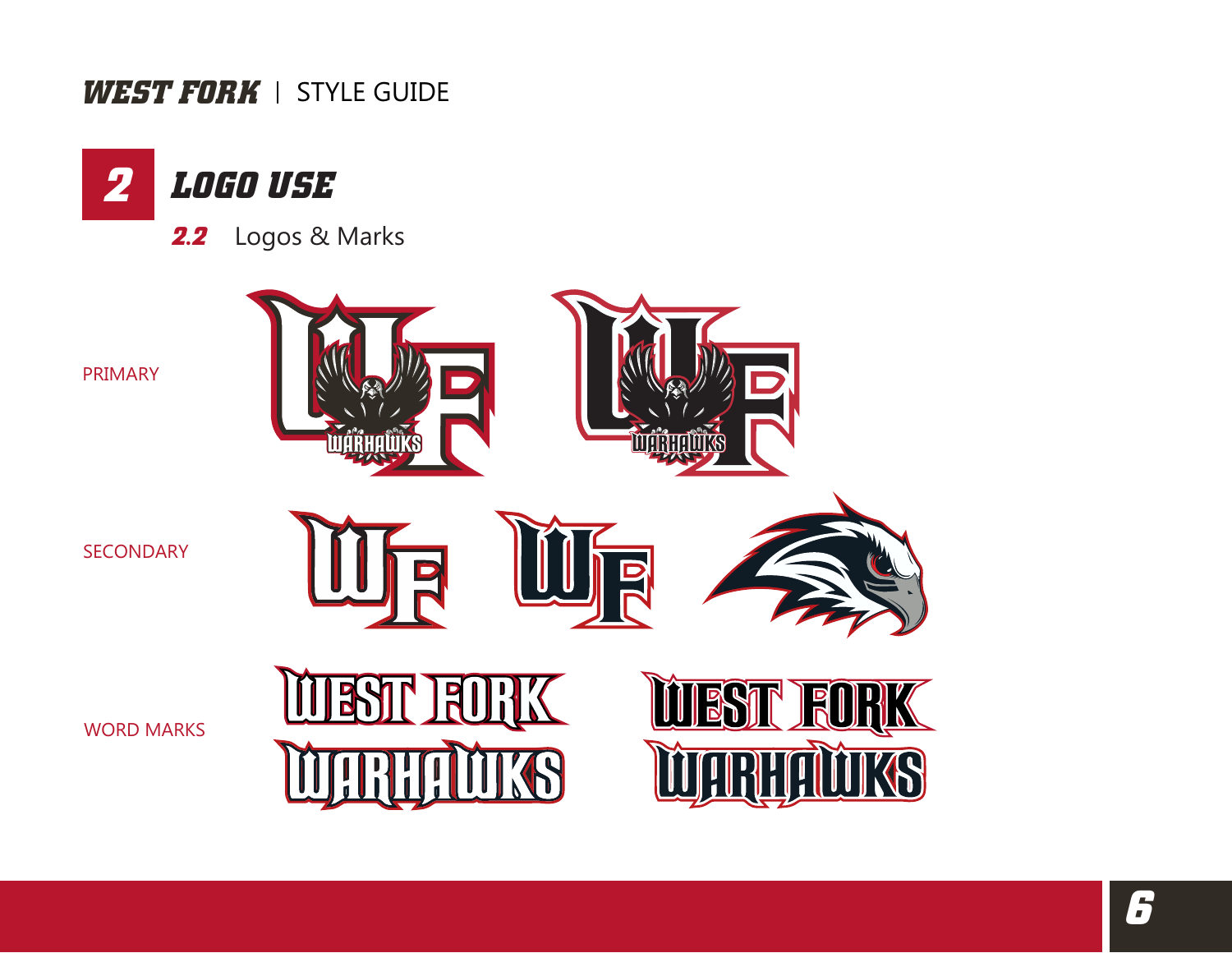

### *FULL COLOR*

When possible, the logos should always appear in full color.

### *BLACK & WHITE*

The one-color version of the logos should be used for black and white publications or when color is not an option.

### *NEGATIVE BLACK & WHITE*

Only for rare occassions, the negative black and white logo can be used when the background color is too dark for the one-color version to show nicely.

These one-color variations can be made by approved vendors with the approval of the West Fork Community School District.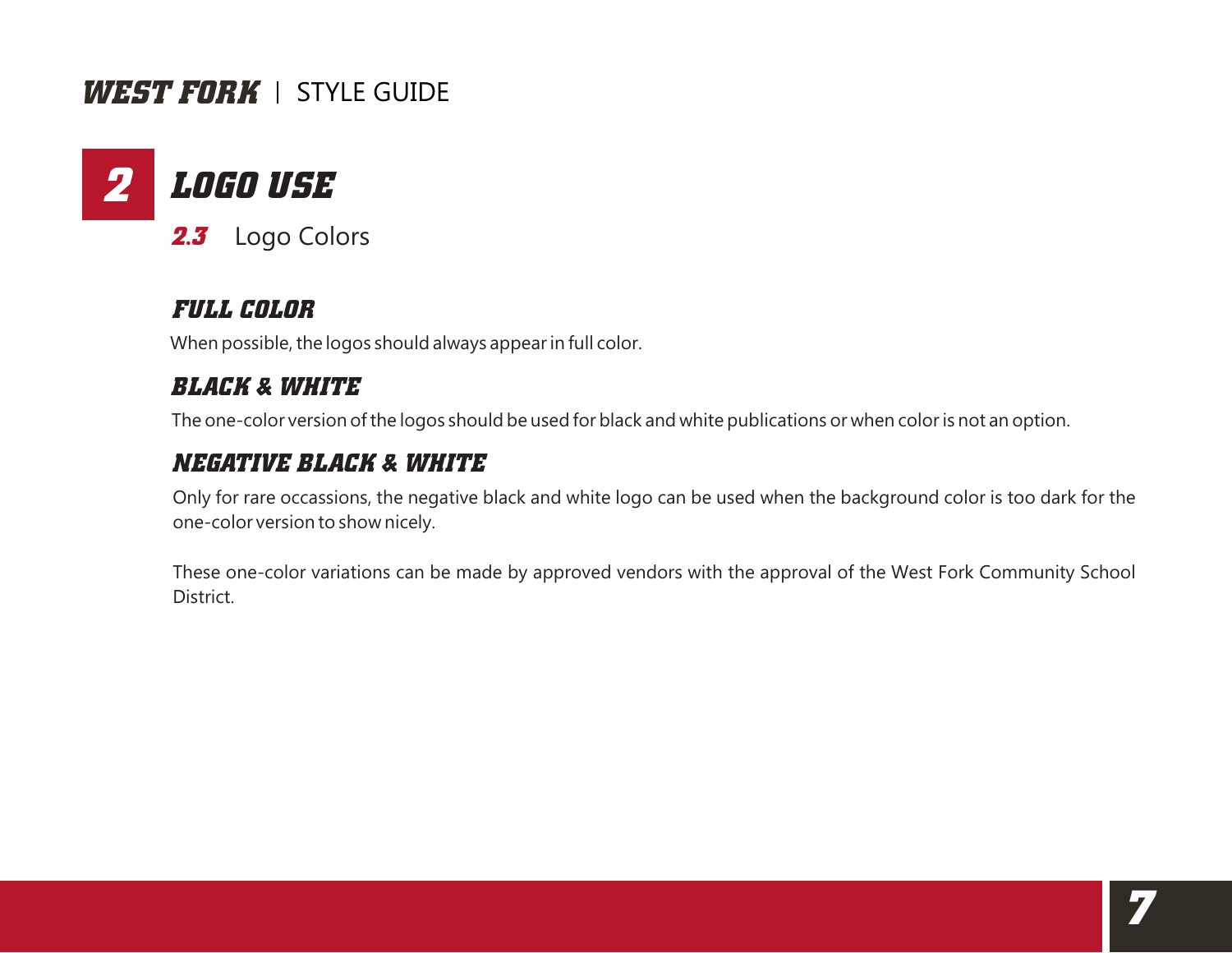

- **3.1** Color Palette
- **3.2** Color Conversions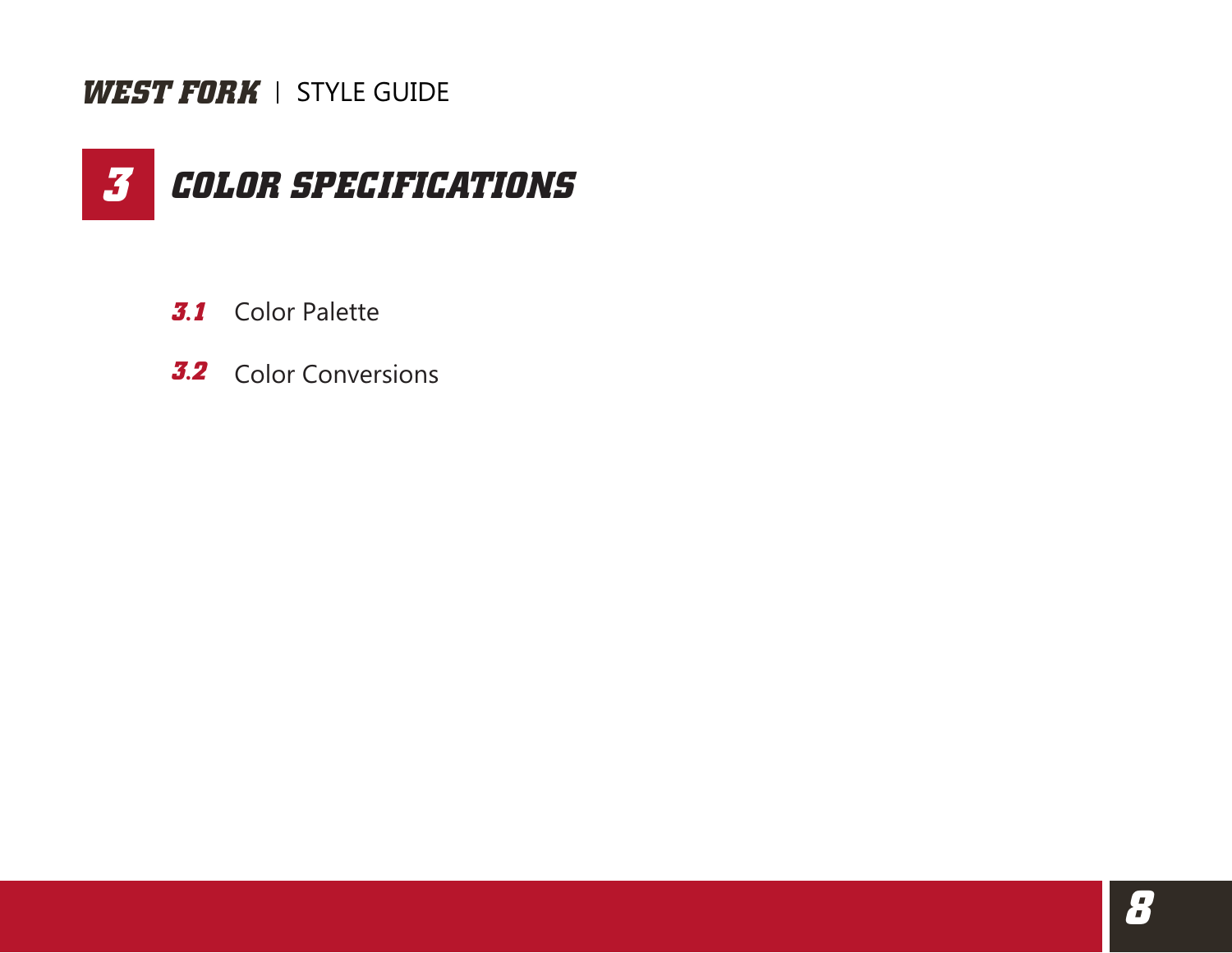

Consistent and strict use of the official West Fork color palette is strongly encouraged. When used this way, it will convey professionalism and brand unity to all of the visual marketing material while building trust and school spirit.

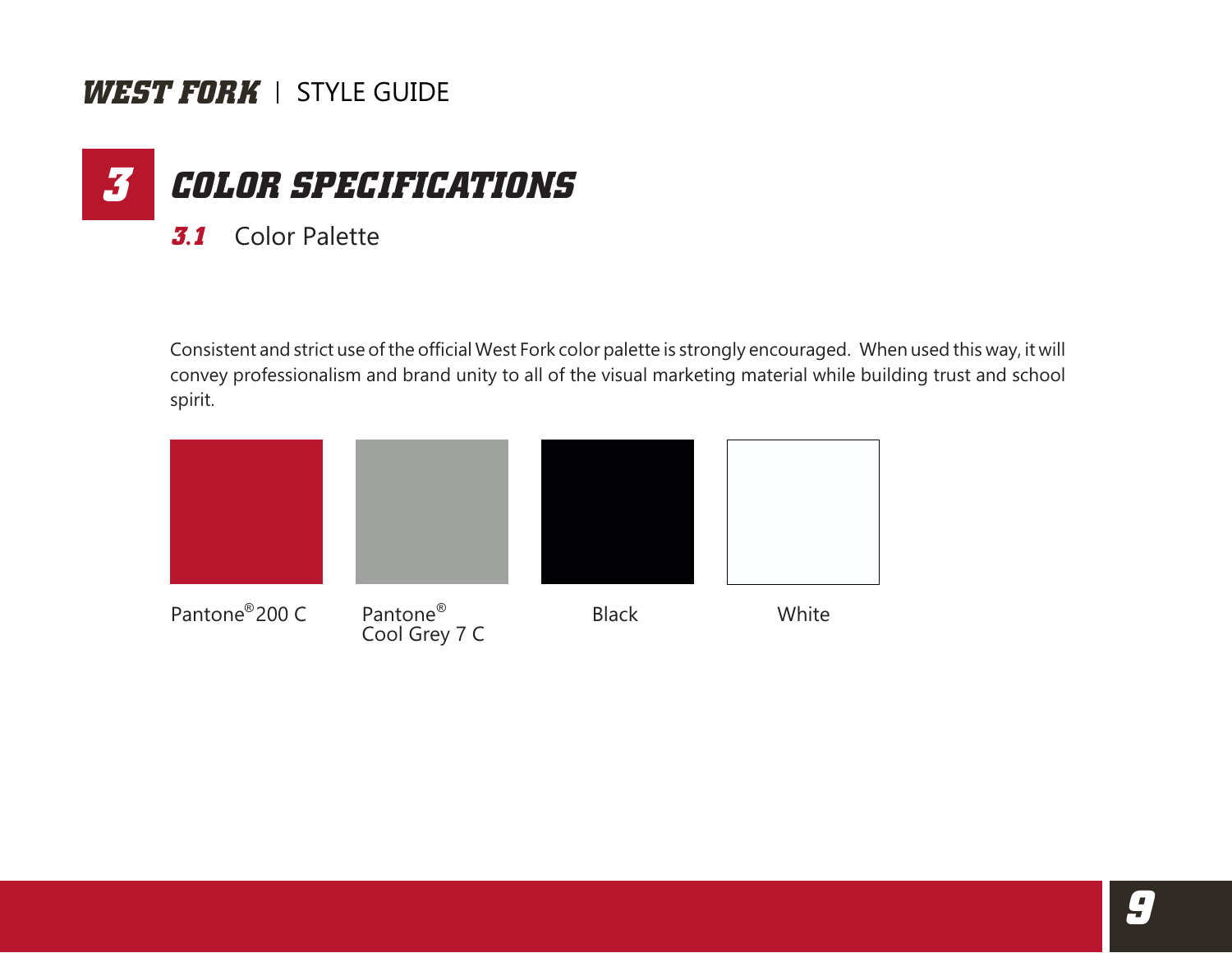

There is inconsistency in color across different media and printing processes. When working in media that does not use Pantone® color, use the values in the chart below.

|             | Pantone®200 C | Pantone <sup>®</sup><br>Cool Grey 7 C | <b>Black</b> | White       |
|-------------|---------------|---------------------------------------|--------------|-------------|
| <b>CMYK</b> | 18/100/100/12 | 40/33/35/0                            | 60/40/40/100 | 0/0/0/0     |
| RGB         | 186/18/43     | 163/161/158                           | 0/0/0        | 225/225/225 |
| <i>HEX</i>  | #BA122B       | #A3A19E                               | #000000      | #FFFFFFF    |